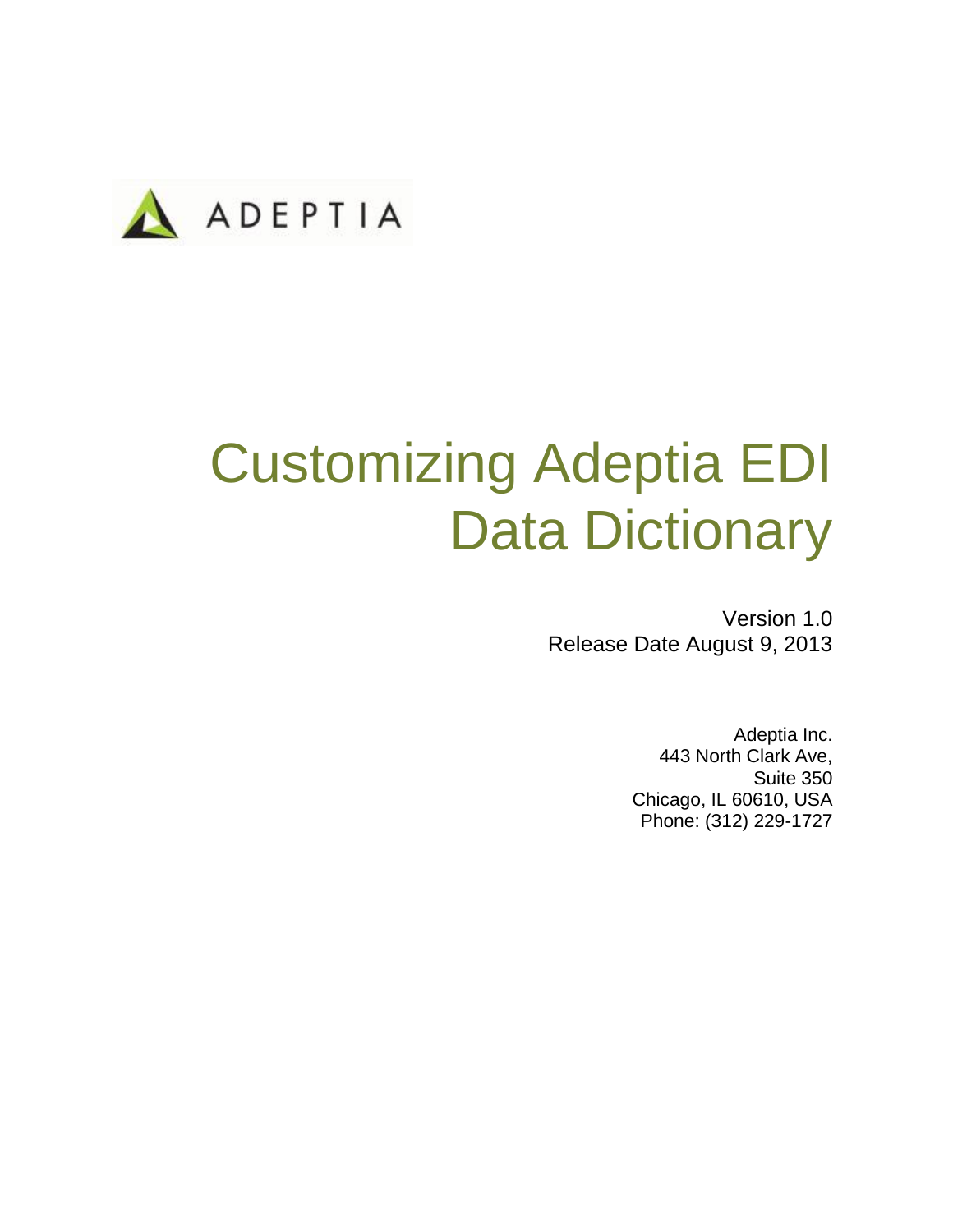### DOCUMENT INFORMATION

Adding Custom Transaction Set in Default EDI Data Dictionary Adeptia Suite Version 6.0 Printed May 2012 Printed in USA

#### **Adeptia Support Information**

For support queries, please contact us at *support@adeptia.com*. Access the Adeptia Web site at the following URL: *www.adeptia.com*

**Copyright**

Copyright © 2000-2012 Adeptia, Inc. All rights reserved.

#### **Trademarks**

Adeptia™ is a trademark of Adeptia, Inc. All other trademarks and registered trademarks are the property of their respective owners.

#### **Confidentiality**

**CONFIDENTIAL AND PROPRIETARY INFORMATION OF Adeptia.** The information set forth herein represents the confidential and proprietary information of Adeptia. Such information shall only be used for the express purpose authorized by Adeptia and shall not be published, communicated, disclosed or divulged to any person, firm, corporation or legal entity, directly or indirectly, or to any third person without the prior written consent of Adeptia.

#### **Disclaimer**

Adeptia, Inc. provides this publication "as is" without warranty of any kind, either express or implied. In no event shall Adeptia be liable for any loss of profits, loss of business, loss of use or data, interruption of business, or for indirect, special, punitive, incidental, or consequential damages of any kind.

No part of this work covered by copyright herein may be reproduced in any form or by any means—graphic, electronic, or mechanical—including photocopying, recording, taping, or storage in an information retrieval system, without prior written permission of the copyright owner.

This publication is subject to replacement by a later edition. To determine if a later edition exists, contact [www.adeptia.com.](http://www.adeptia.com/)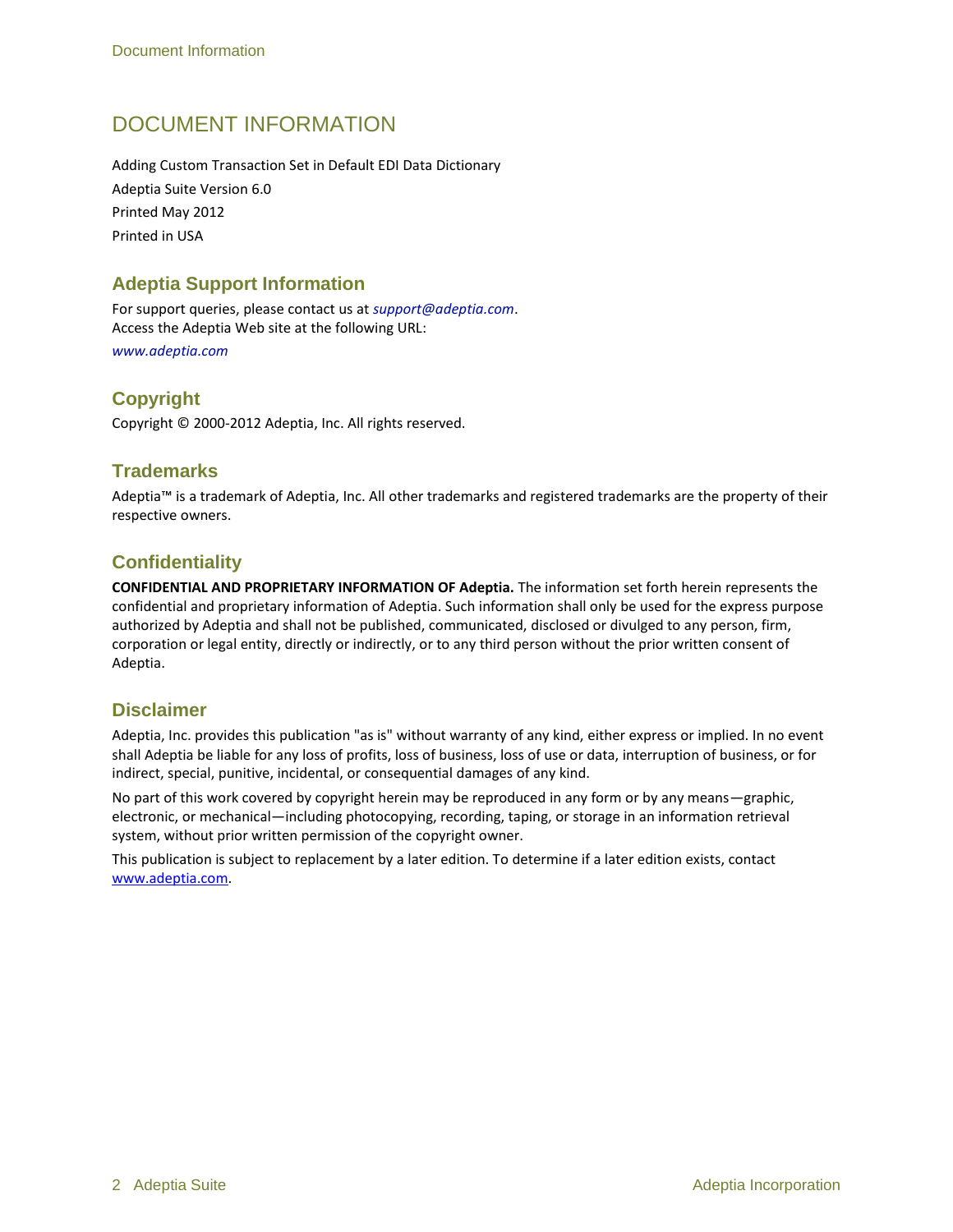## **INTRODUCTION**

There can be certain business scenarios where you want to customize a Transaction set in Adeptia EDI Data Dictionaries. This document will guide you through the steps of modifying any Transaction set corresponding to that Data Dictionary and using that in Adeptia.

### **TARGET AUDIENCE**

The document is intended for the AdeptiaB2Bi users who want to customize any Transaction Set in the default EDI data dictionaries.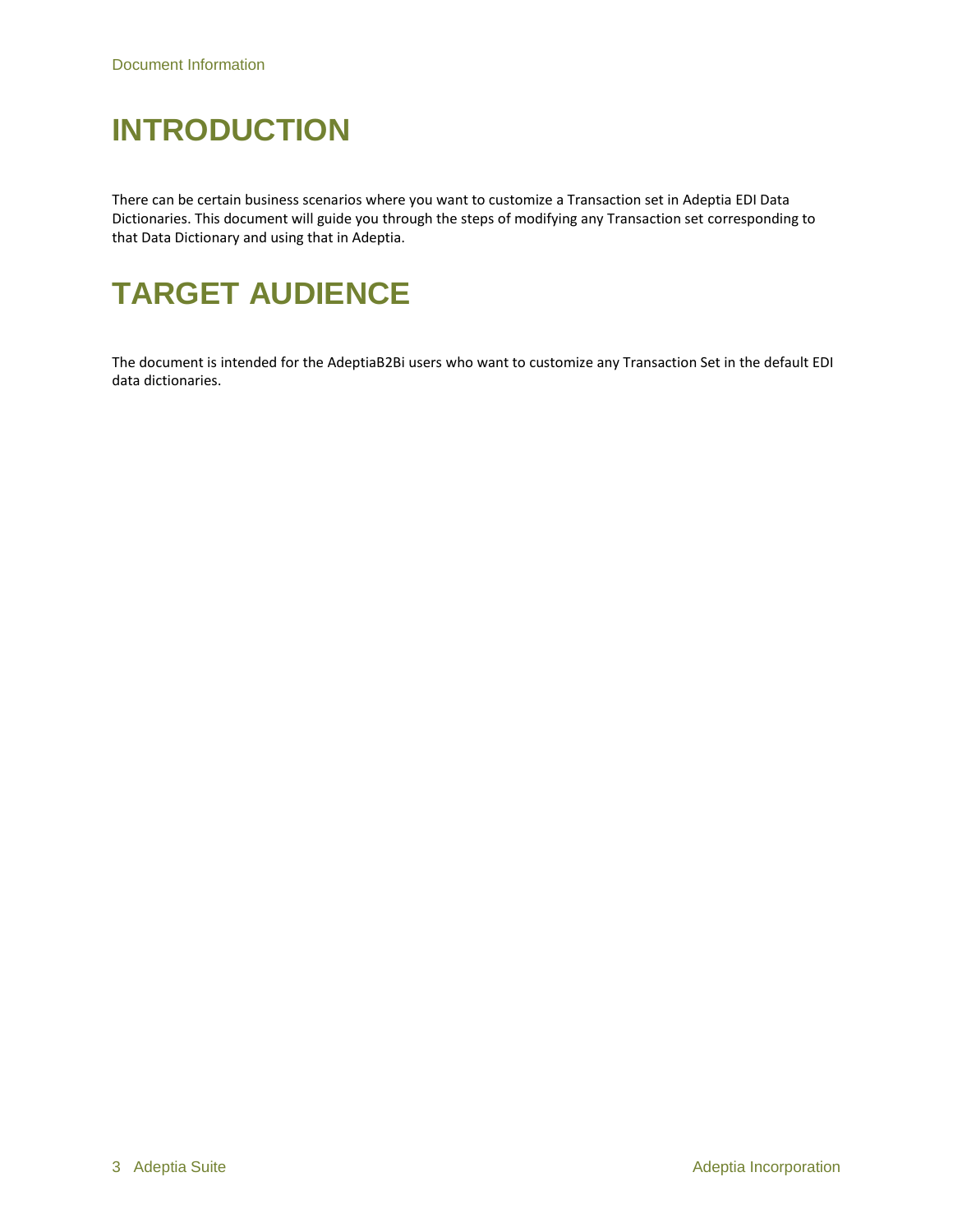### **CUSTOMIZING TRANSACTION SET IN DATA DICTIONARY**

Please follow below steps to modify/add any Transaction set in Data Dictionary:

- 1. Please make sure Data Dictionary is created in Adeptia if you have not created Data Dictionary then refer AdeptiaSuite\_EDIUserGuide to create Data Dictionary. *Note: Let's consider 005010 Data Dictionary and 810 message as reference example.*
- 2. Download the XSD file for the Transaction Set:
	- i. Goto Services>>Data Dictionaries>>EDI and click on View button message type you want to modify.
	- ii. Copy the XSD text to any text file modify the contents as per your requirement.
	- iii. Save the file with the same name as shown in the Data Dictionary list with .xsd extension.
- 3. Open the Created EDI Data Dictionary and click on Edit button corresponding to the Transaction Set that needs to be customized.

|  |     | <b>MM W M M L F W THANK</b> | <b>COMMERCIAL CONSTRUCTION</b>         | $\sim$ $\sim$ $\sim$ | <b>FINISH MAIN MONTHLY</b> |  |
|--|-----|-----------------------------|----------------------------------------|----------------------|----------------------------|--|
|  | 217 | 005010 805.xsd              | <b>Contract Pricing Proposal</b>       | 805                  | <b>View Edit Delete</b>    |  |
|  | 218 | 005010_806.xsd              | Project Schedule Reporting             | 806                  | <b>View Edit Delete</b>    |  |
|  | 219 | 005010_810.xsd              | Invoice                                | 810                  | <b>View Edit Delete</b>    |  |
|  | 220 | 005010_811.xsd              | Consolidated Service Invoice/Statement | 811                  | View Edit Delete           |  |
|  | 221 | 005010_812.xsd              | Credit/Debit Adjustment                | 812                  | <b>View Edit Delete</b>    |  |
|  | 222 | 005010 813.xsd              | Electronic Filing of Tax Return Data   | 813                  | View Edit Delete           |  |

#### 4. After clicking on Edit, Unload the previously uploaded XSD file for the 810 Transaction Set:

| <b>EDI Specification</b>                                                                                                                        | Choose File   No file chosen |  |  |  |  |  |
|-------------------------------------------------------------------------------------------------------------------------------------------------|------------------------------|--|--|--|--|--|
| <b>Description</b>                                                                                                                              | Invoice                      |  |  |  |  |  |
| <b>Transaction Set</b>                                                                                                                          | 810                          |  |  |  |  |  |
| <b>Upload File</b>                                                                                                                              |                              |  |  |  |  |  |
| Click on the "Upload File" button. Please wait till your file appears in the "File Names" list below. Repeat the process to upload other files. |                              |  |  |  |  |  |
| <b>File Names</b>                                                                                                                               |                              |  |  |  |  |  |
| 005010_810.xsd                                                                                                                                  |                              |  |  |  |  |  |
| <b>Upload File</b>                                                                                                                              |                              |  |  |  |  |  |
| Click on Save button to complete the upload process. Clicking on Unload Files button will unload all the files already uploaded.                |                              |  |  |  |  |  |
| <b>Unload Files</b><br>Cancel<br><b>Save</b>                                                                                                    |                              |  |  |  |  |  |